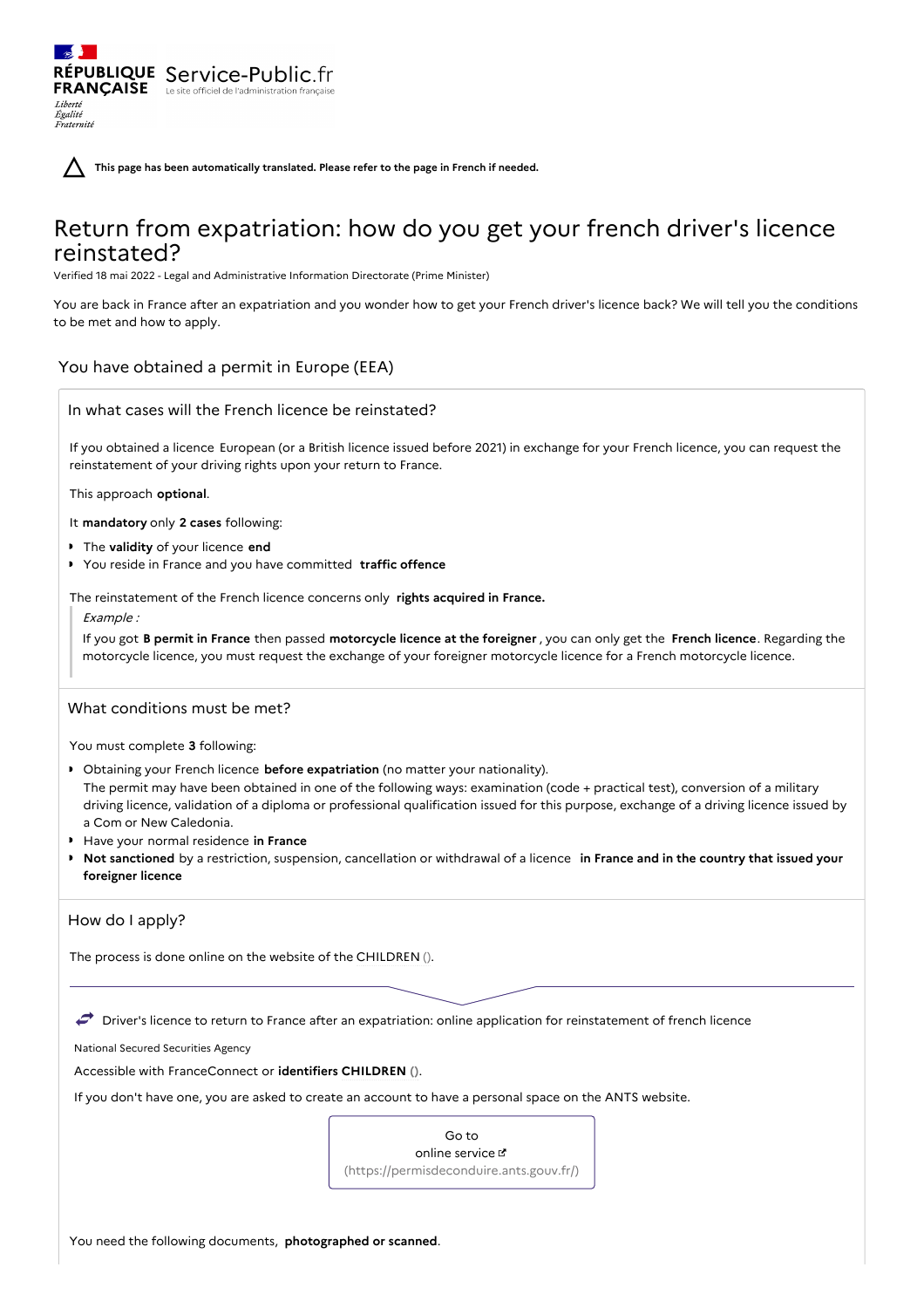However, the instructor service can request the originals if necessary.

In addition, **additional documents** can be requested depending on your situation.

Répondez aux questions successives et les réponses s'afficheront automatiquement

You are French

- Duplex colour image of original driver's licence
- Certificate of identity [\(https://www.service-public.fr/particuliers/vosdroits/F31057?lang=en\)](https://www.service-public.fr/particuliers/vosdroits/F31057?lang=en)
- Proof of domicile [\(https://www.service-public.fr/particuliers/vosdroits/F31847?lang=en\)](https://www.service-public.fr/particuliers/vosdroits/F31847?lang=en)
- Photo Code and Digital Signature <sup>of</sup> [\(https://permisdeconduire.ants.gouv.fr/services/geolocaliser-les-photographes-habilites\)](https://permisdeconduire.ants.gouv.fr/services/geolocaliser-les-photographes-habilites) If you don't have access to a digital signature and photo service, you can complete and mail a photo signature (FPS) form during the remote procedure.
- If you have heavy permit [\(https://www.service-public.fr/particuliers/vosdroits/N530?lang=en\)](https://www.service-public.fr/particuliers/vosdroits/N530?lang=en), medical opinion of fitness for driving in heavy categories, or declaration of renunciation in heavy categories

You are European

- **Duplex colour image of original driver's licence**
- Certificate of identity [\(https://www.service-public.fr/particuliers/vosdroits/F31057?lang=en\)](https://www.service-public.fr/particuliers/vosdroits/F31057?lang=en)
- Proof of domicile [\(https://www.service-public.fr/particuliers/vosdroits/F31847?lang=en\)](https://www.service-public.fr/particuliers/vosdroits/F31847?lang=en)
- Photo Code and Digital Signature <sup>et</sup> [\(https://permisdeconduire.ants.gouv.fr/services/geolocaliser-les-photographes-habilites\)](https://permisdeconduire.ants.gouv.fr/services/geolocaliser-les-photographes-habilites) If you don't have access to a digital signature and photo service, you can complete and mail a photo signature (FPS) form during the remote procedure.
- **I** Justification normal residence in France at the date of application. For example, tax/non-tax notice on income, employment contract, social security certificate...
- If you have heavy permit [\(https://www.service-public.fr/particuliers/vosdroits/N530?lang=en\)](https://www.service-public.fr/particuliers/vosdroits/N530?lang=en), medical opinion of fitness for driving in heavy categories, or declaration of renunciation in heavy categories

You have the nationality of another State

- Duplex colour image of original driver's licence
- Certificate of identity [\(https://www.service-public.fr/particuliers/vosdroits/F31057?lang=en\)](https://www.service-public.fr/particuliers/vosdroits/F31057?lang=en)
- Proof of domicile [\(https://www.service-public.fr/particuliers/vosdroits/F31847?lang=en\)](https://www.service-public.fr/particuliers/vosdroits/F31847?lang=en)
- Photo Code and Digital Signature <sup>p</sup> [\(https://permisdeconduire.ants.gouv.fr/services/geolocaliser-les-photographes-habilites\)](https://permisdeconduire.ants.gouv.fr/services/geolocaliser-les-photographes-habilites) If you don't have access to a digital signature and photo service, you can complete and mail a photo signature (FPS) form during the remote procedure.
- Proof of regularity of residence in France (residence permit or Ofii sticker on your passport) (https://www.service[public.fr/particuliers/vosdroits/F39?lang=en\)](https://www.service-public.fr/particuliers/vosdroits/F39?lang=en)
- If you have heavy permit [\(https://www.service-public.fr/particuliers/vosdroits/N530?lang=en\)](https://www.service-public.fr/particuliers/vosdroits/N530?lang=en), medical opinion of fitness for driving in heavy categories, or declaration of renunciation in heavy categories

Can we drive while we wait for the licence?

**While your request is being investigated** , you can drive because you keep your driver's licence.

Depending on the complexity of your case, the instruction may last **months**.

**At the end of the statement** , your original foreigner driver's licence is required to verify its authenticity (unless suspended or cancelled).

You are contacted by SMS and email.

The e-mail explains how to send your original driver's licence in registered mail.

When the instructor receives the moose of your permit, you can download on the site of the ANTS (https://www.service[public.fr/particuliers/vosdroits/R61459?lang=en\)](https://www.service-public.fr/particuliers/vosdroits/R61459?lang=en) a **secure deposit certificate (ADS)**.

ADS is valid **4 months**.

This certificate **driver's licence pending receipt of your French licence** , within the period of recognition of your foreigner licence.

How do I track the status of the application?

You **follow the production and sending of your driving licence online** .

Once connected to your space CHILDREN (), you view your request in the dashboard.

 $\rightarrow$  Driver's licence: follow the progress of his driving application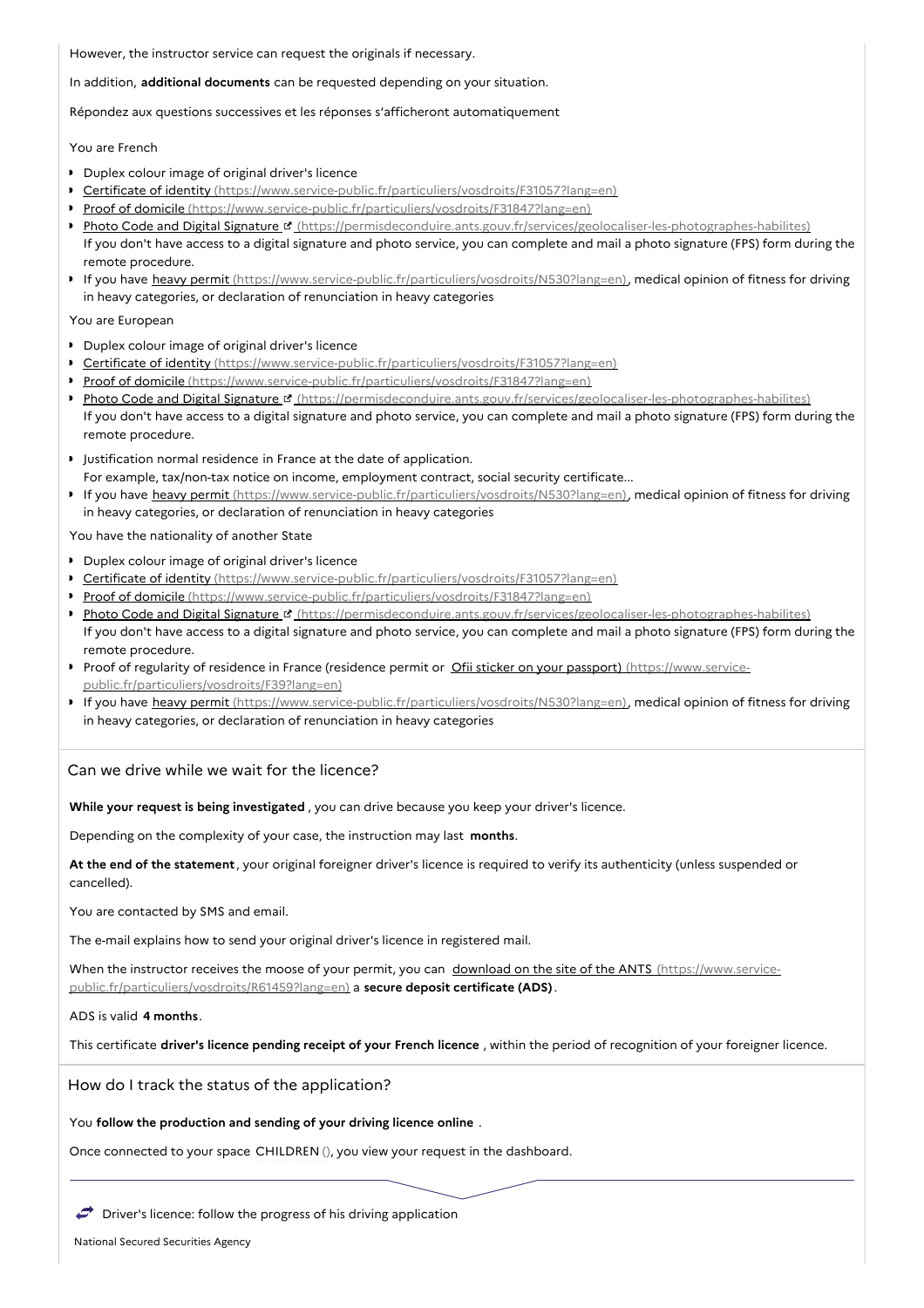Accessible with FranceConnect or with your IDs.

## Go to

online service [\(https://permisdeconduire.ants.gouv.fr/\)](https://permisdeconduire.ants.gouv.fr/)

## **Shipping** driver's licence**Expert Letter**.

This is a secure shipment, with **hand-over against signature**.

- The address you specify during the online procedure must be as complete as possible
- (building number, flat number, mailbox number, floor, corridor, staircase, "resident",...)  $\ddot{\phantom{a}}$
- Your mailbox must include the first and last name of the person receiving the mail.

If you are absent when the postman passes, you must go to the Post Office in the **15 days** with your notice of passage or with the number of the Expert Letter.

If you couldn't get to the Post Office within 15 days, you don't have to do anything.

Your permit will be sent to you.

In other cases, contactCHILDREN () via the contact form:

## Who shall I contact

National Secured Securities Agency (ANTS) - Driving licence

## **Online**

https://permisdeconduire.ants.gouv.fr/& [\(https://permisdeconduire.ants.gouv.fr/\)](https://permisdeconduire.ants.gouv.fr/)

## **By Email**

Access contact form  $\mathbf{F}$  [\(https://permisdeconduire.ants.gouv.fr/aide-et-contact\)](https://permisdeconduire.ants.gouv.fr/aide-et-contact)

## **Phone**

**34 00**

Monday to Friday from 7:45 am to 7 pm and Saturday from 8 am to 5 pm Local Call Cost

## How long is the licence valid?

The **date of issue** indicated on the permit is the date of issue of the french permit.

From this date, the permit is valid **15 years**.

However, **the validity period of the permit is different** in the following 2 cases:

- In case **medical condition** requiring restriction
- For "heavy" categories [\(https://www.service-public.fr/particuliers/vosdroits/N530?lang=en\)](https://www.service-public.fr/particuliers/vosdroits/N530?lang=en) whose validity is linked to the age of the driver. For example, 5 years for a driver under 55.

 **FYI :** the french licence that is given to you is trial permit [\(https://www.service-public.fr/particuliers/vosdroits/F2390?lang=en\)](https://www.service-public.fr/particuliers/vosdroits/F2390?lang=en) if the original permit is also valid.

## You obtained a licence in another country

## In what cases will the French licence be reinstated?

If you obtained a foreigner licence (no European) in exchange for your French licence, you can request the reinstatement of your driving rights upon your return to France.

This recovery is **mandatory** in **3 cases** following:

- The **validity** of your licence **end**
- You reside in France and you have committed **traffic offence**
- You **continue driving in France for more than one year** following the acquisition of your normal residence in France

## Recovery is for **rights you acquired in France** .

Example :

If you got **B permit in France** then passed **motorcycle licence at the foreigner** , you can get the **French licence**. Regarding the motorcycle licence, you must request the exchange of your foreigner motorcycle licence for a French motorcycle licence.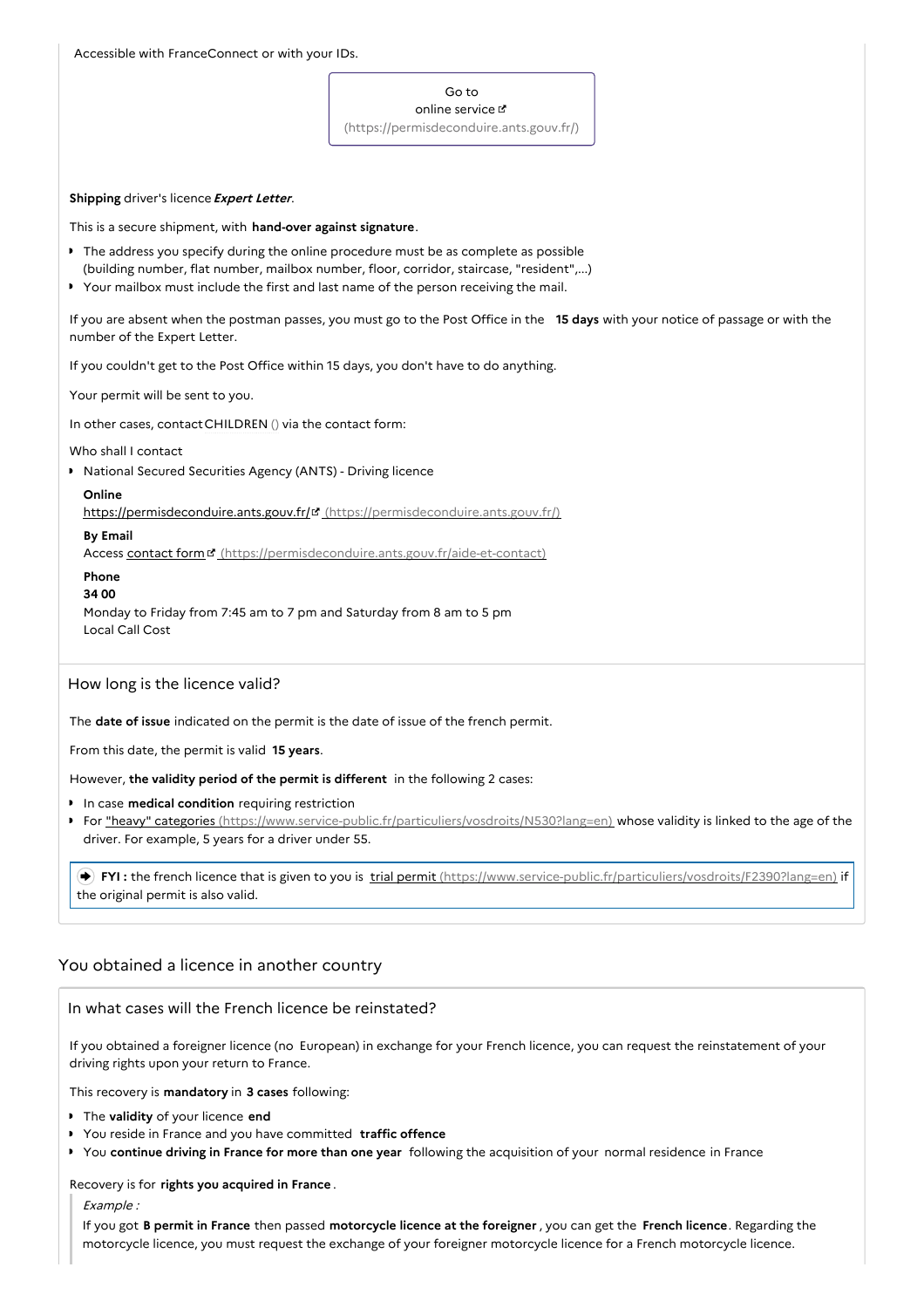## What conditions must be met?

You must complete **3** following:

- Obtaining your French licence **before expatriation** (no matter your nationality). The permit may have been obtained in one of the following 4 ways: examination (code + practical test), conversion of a military driving licence, validation of a diploma or professional qualification issued for this purpose, exchange of a driving licence issued by a Com or New Caledonia.
- Have your normal residence **in France**
- **Not sanctioned** by a restriction, suspension, cancellation or withdrawal of the right to drive **in France and in the country that issued your foreigner licence**

## How do I apply?

The process is done online on the website of the CHILDREN ().

 $\rightarrow$  Driver's licence to return to France after an expatriation: online application for reinstatement of french licence

#### National Secured Securities Agency

Accessible with FranceConnect or **identifiers CHILDREN ()**.

If you don't have one, you are asked to create an account to have a personal space on the ANTS website.

Go to online service [\(https://permisdeconduire.ants.gouv.fr/\)](https://permisdeconduire.ants.gouv.fr/)

You need the following documents, **photographed or scanned**.

However, the instructor service can request the originals if necessary.

In addition, **additional documents** can be requested depending on your situation.

Répondez aux questions successives et les réponses s'afficheront automatiquement

You are French

- Duplex colour image of original foreigner driver's licence
- **French translation of permit if not in French**
- $\bullet$ Certificate of identity [\(https://www.service-public.fr/particuliers/vosdroits/F31057?lang=en\)](https://www.service-public.fr/particuliers/vosdroits/F31057?lang=en)
- Proof of domicile [\(https://www.service-public.fr/particuliers/vosdroits/F31847?lang=en\)](https://www.service-public.fr/particuliers/vosdroits/F31847?lang=en)  $\ddot{\phantom{0}}$
- $\bullet$ Photo Code and Digital Signature **B** [\(https://permisdeconduire.ants.gouv.fr/services/geolocaliser-les-photographes-habilites\)](https://permisdeconduire.ants.gouv.fr/services/geolocaliser-les-photographes-habilites) If you don't have access to a digital signature and photo service, you can complete and mail a photo signature (FPS) form during the remote procedure.
- If you have heavy permit [\(https://www.service-public.fr/particuliers/vosdroits/N530?lang=en\)](https://www.service-public.fr/particuliers/vosdroits/N530?lang=en), medical opinion of fitness for driving in heavy categories, or declaration of renunciation in heavy categories

A certificate of driving rights of less than 6 months, with its translation, issued by the State issuing the driving licence may also be requested.

It is recommended to get it to have it available if necessary.

You are European

- Colour image of original foreigner driver's licence
- **French translation of permit if not in French**
- Certificate of identity [\(https://www.service-public.fr/particuliers/vosdroits/F31057?lang=en\)](https://www.service-public.fr/particuliers/vosdroits/F31057?lang=en)
- **Proof of domicile** [\(https://www.service-public.fr/particuliers/vosdroits/F31847?lang=en\)](https://www.service-public.fr/particuliers/vosdroits/F31847?lang=en)
- Photo Code and Digital Signature <sup>of</sup> [\(https://permisdeconduire.ants.gouv.fr/services/geolocaliser-les-photographes-habilites\)](https://permisdeconduire.ants.gouv.fr/services/geolocaliser-les-photographes-habilites) If you don't have access to a digital signature and photo service, you can complete and mail a photo signature (FPS) form during the remote procedure.
- **I** Justification normal residence in France at the date of application. For example, income tax/non-tax notice, employment contract, social security certificate, etc.
- If you have heavy permit [\(https://www.service-public.fr/particuliers/vosdroits/N530?lang=en\)](https://www.service-public.fr/particuliers/vosdroits/N530?lang=en), medical opinion of fitness for driving in heavy categories, or declaration of renunciation in heavy categories

A certificate of driving rights of less than 6 months, with its translation, issued by the State issuing the driving licence may also be requested.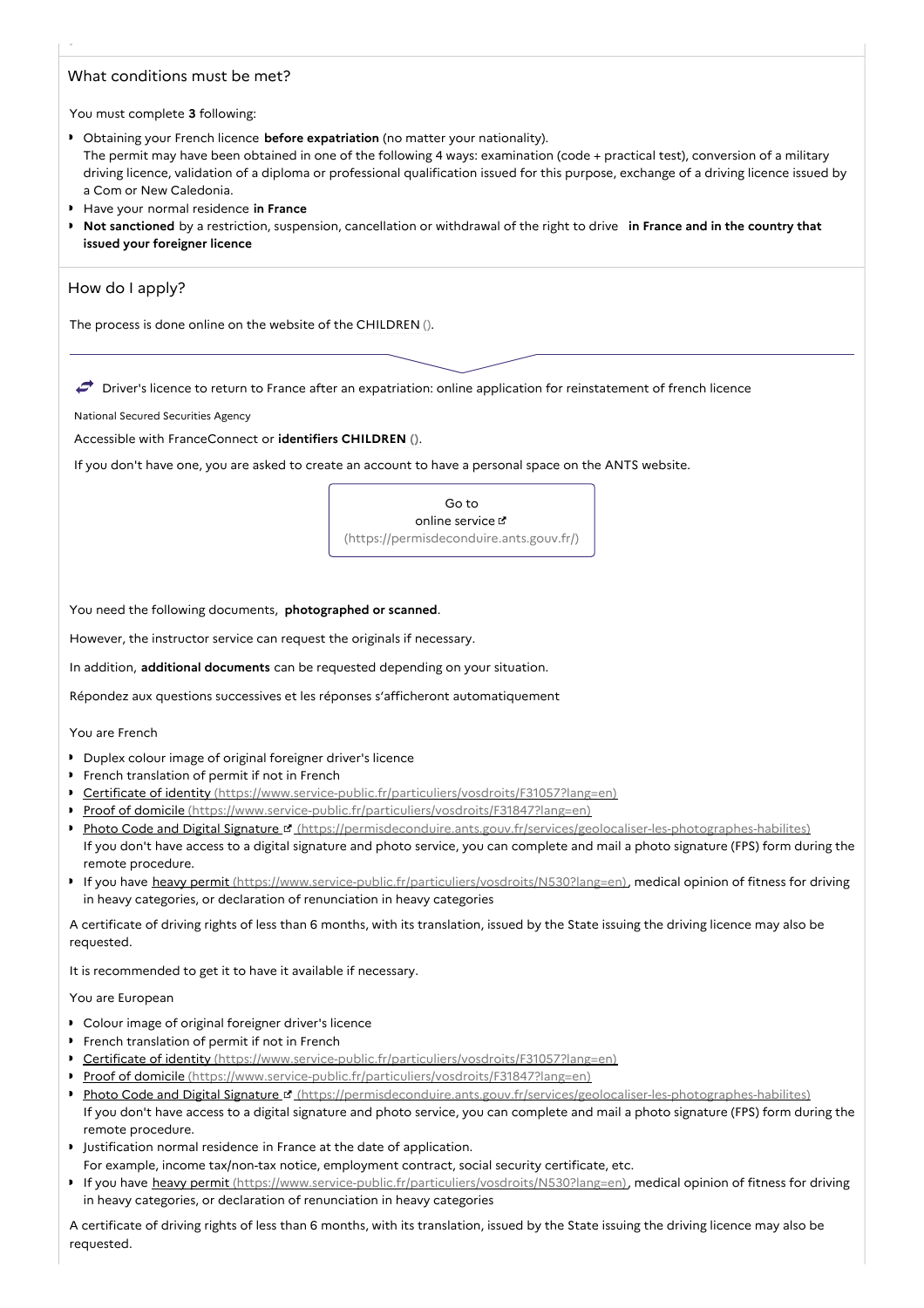It is recommended to get it to have it available if necessary.

You have the nationality of another State

- Colour image of original foreigner driver's licence
- **French translation of permit if not in French**
- Certificate of identity [\(https://www.service-public.fr/particuliers/vosdroits/F31057?lang=en\)](https://www.service-public.fr/particuliers/vosdroits/F31057?lang=en)
- Proof of domicile [\(https://www.service-public.fr/particuliers/vosdroits/F31847?lang=en\)](https://www.service-public.fr/particuliers/vosdroits/F31847?lang=en)
- Photo Code and Digital Signature <sup>et</sup> [\(https://permisdeconduire.ants.gouv.fr/services/geolocaliser-les-photographes-habilites\)](https://permisdeconduire.ants.gouv.fr/services/geolocaliser-les-photographes-habilites) If you don't have access to a digital signature and photo service, you can complete and mail a photo signature (FPS) form during the remote procedure.
- Proof of regularity of stay in France (residence permit or Ofii sticker on your passport) (https://www.service[public.fr/particuliers/vosdroits/F39?lang=en\)](https://www.service-public.fr/particuliers/vosdroits/F39?lang=en)
- If you have heavy permit [\(https://www.service-public.fr/particuliers/vosdroits/N530?lang=en\)](https://www.service-public.fr/particuliers/vosdroits/N530?lang=en), medical opinion of fitness for driving in heavy categories, or declaration of renunciation in heavy categories

A certificate of driving rights of less than 6 months, with its translation, issued by the State issuing the driving licence may also be requested.

It is recommended to get it to have it available if necessary.

Can we drive while we wait for the licence?

**While your request is being investigated** , you can drive because you keep your driver's licence.

Depending on the complexity of your case, the instruction may last **months**.

**At the end of the statement** , your original foreigner driver's licence is required to verify its authenticity (unless suspended or cancelled).

You are contacted by SMS and email.

The e-mail explains how to send your original driver's licence in registered mail.

When the instructor receives the moose of your permit, you can download on the site of the ANTS (https://www.service[public.fr/particuliers/vosdroits/R61459?lang=en\)](https://www.service-public.fr/particuliers/vosdroits/R61459?lang=en) a **secure deposit certificate (ADS)**.

#### ADS is valid **4 months**.

This certificate **driver's licence pending receipt of your French licence** , within the period of recognition of your foreigner licence.

How do I track the status of the application?

You **follow the production and sending of your driving licence online** .

Once connected to your space CHILDREN (), you view your request in the dashboard.

 $\bullet$  Driver's licence: follow the progress of his driving application

National Secured Securities Agency

Accessible with FranceConnect or with your IDs.



## **Shipping** driver's licence**Expert Letter**.

This is a secure shipment, with **hand-over against signature**.

- The address you specify during the online procedure must be as complete as possible (building number, flat number, mailbox number, floor, corridor, staircase, "resident",...)
- $\bullet$ Your mailbox must include the first and last name of the person receiving the mail.

If you are absent when the postman passes, you must go to the Post Office in the **15 days** with your notice of passage or with the number of the Expert Letter.

If you couldn't get to the Post Office within 15 days, you don't have to do anything.

Your permit will be sent to you.